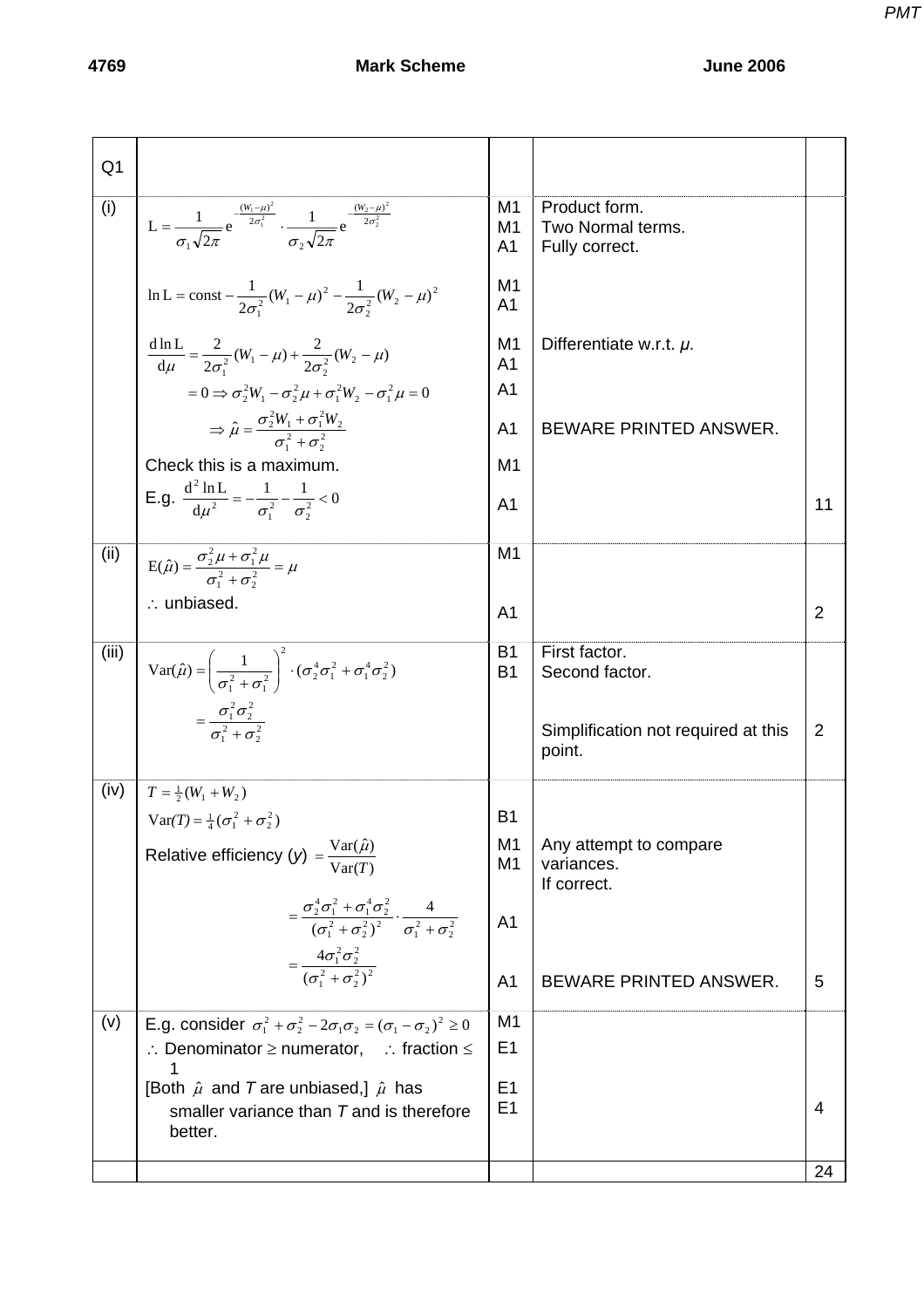### **4769 Mark Scheme June 2006**

| Q2    | $f(x) = \frac{\lambda^{k+1} x^k e^{-\lambda x}}{k!}, \quad [x > 0 \quad (\lambda > 0, k \text{ integer } \ge 0)]$ |                                  |                                                                      |                |
|-------|-------------------------------------------------------------------------------------------------------------------|----------------------------------|----------------------------------------------------------------------|----------------|
|       | Given: $\int_{0}^{\infty} u^m e^{-u} du = m!$                                                                     |                                  |                                                                      |                |
| (i)   | $M_{Y}(\theta) = E[e^{\theta x}]$                                                                                 | M <sub>1</sub>                   |                                                                      |                |
|       | $= \int_0^\infty \frac{\lambda^{k+1}}{k!} x^k e^{-(\lambda-\theta)x} dx$                                          | M <sub>1</sub>                   |                                                                      |                |
|       | Put $(\lambda - \theta)x = u$                                                                                     | M <sub>1</sub>                   |                                                                      |                |
|       | $=\frac{\lambda^{k+1}}{k!(\lambda-\theta)^{k+1}}\int_0^\infty u^k e^{-u}du$                                       | A <sub>1</sub>                   | For obtaining this expression                                        |                |
|       |                                                                                                                   | A <sub>1</sub>                   | after substitution.<br>Take out constants. (Dep on                   |                |
|       | $=\left(\frac{\lambda}{\lambda-\theta}\right)^{k+1}$                                                              | A <sub>1</sub><br>A <sub>1</sub> | subst.)<br>Apply "given": integral = $k!$ (Dep                       | $\overline{7}$ |
|       |                                                                                                                   |                                  | on subst.) BEWARE PRINTED<br>ANSWER.                                 |                |
| (ii)  | $Y = X_1 + X_2 +  + X_n$                                                                                          |                                  |                                                                      |                |
|       | By convolution theorem:- mgf of Y is<br>${M_x(\theta)}^n$                                                         |                                  |                                                                      |                |
|       | i.e. $\left(\frac{\lambda}{\lambda-A}\right)^{nk+n}$                                                              | <b>B1</b>                        |                                                                      |                |
|       | $\mu = M'(0)$                                                                                                     |                                  |                                                                      |                |
|       | $M'(\theta) = \lambda^{nk+n} (-nk - n)(\lambda - \theta)^{-nk-n-1} (-1)$                                          | M <sub>1</sub>                   |                                                                      |                |
|       |                                                                                                                   | A <sub>1</sub>                   |                                                                      |                |
|       | $\therefore \mu = \frac{nk+n}{\lambda}$<br>$\sigma^2 = M''(0) - \mu^2$                                            | A <sub>1</sub>                   |                                                                      |                |
|       | $\mathbf{M}''(\theta) = (nk+n)\lambda^{nk+n}(-nk-n-1)(\lambda-\theta)^{-nk-n-2}(-1)$                              | M1                               |                                                                      |                |
|       | $\therefore$ M''(0) = $(nk + n)(nk + n + 1)/\lambda^2$                                                            | A <sub>1</sub>                   |                                                                      |                |
|       | $\therefore \sigma^2 = \frac{(nk+n)(nk+n+1)}{\lambda^2} - \frac{(nk+n)^2}{\lambda^2}$                             | M <sub>1</sub>                   |                                                                      |                |
|       | $=\frac{nk+n}{2}$                                                                                                 | A <sub>1</sub>                   |                                                                      | 8              |
|       |                                                                                                                   |                                  |                                                                      |                |
| (iii) | [Note that $M_{\gamma}(t)$ is of the same functional<br>form as $M_x(t)$ with $k + 1$ replaced by $nk + n$ ,      |                                  |                                                                      |                |
|       | i.e. k replaced by $nk + n - 1$ . This must also<br>be true of the pdf.]                                          |                                  |                                                                      |                |
|       |                                                                                                                   |                                  |                                                                      |                |
|       | Pdf of Y is $\frac{\lambda^{nk+n}}{(nk+n-1)!} \times y^{nk+n-1} \times e^{-\lambda y}$                            | <b>B1</b><br><b>B1</b>           | One mark for each factor of the<br>expression. Mark for third factor |                |
|       | [for $y > 0$ ]                                                                                                    | <b>B1</b>                        | shown here depends on at least<br>one of the other two earned.       | 3              |
| (iv)  | $\lambda = 1, k = 2, n = 5,$<br>Exact $P(Y > 10) =$<br>0.9165                                                     |                                  |                                                                      |                |
|       | Use of N(15, 15)                                                                                                  | M <sub>1</sub>                   | Mean. ft (ii).                                                       |                |
|       |                                                                                                                   | M <sub>1</sub>                   | Variance. ft (ii).                                                   |                |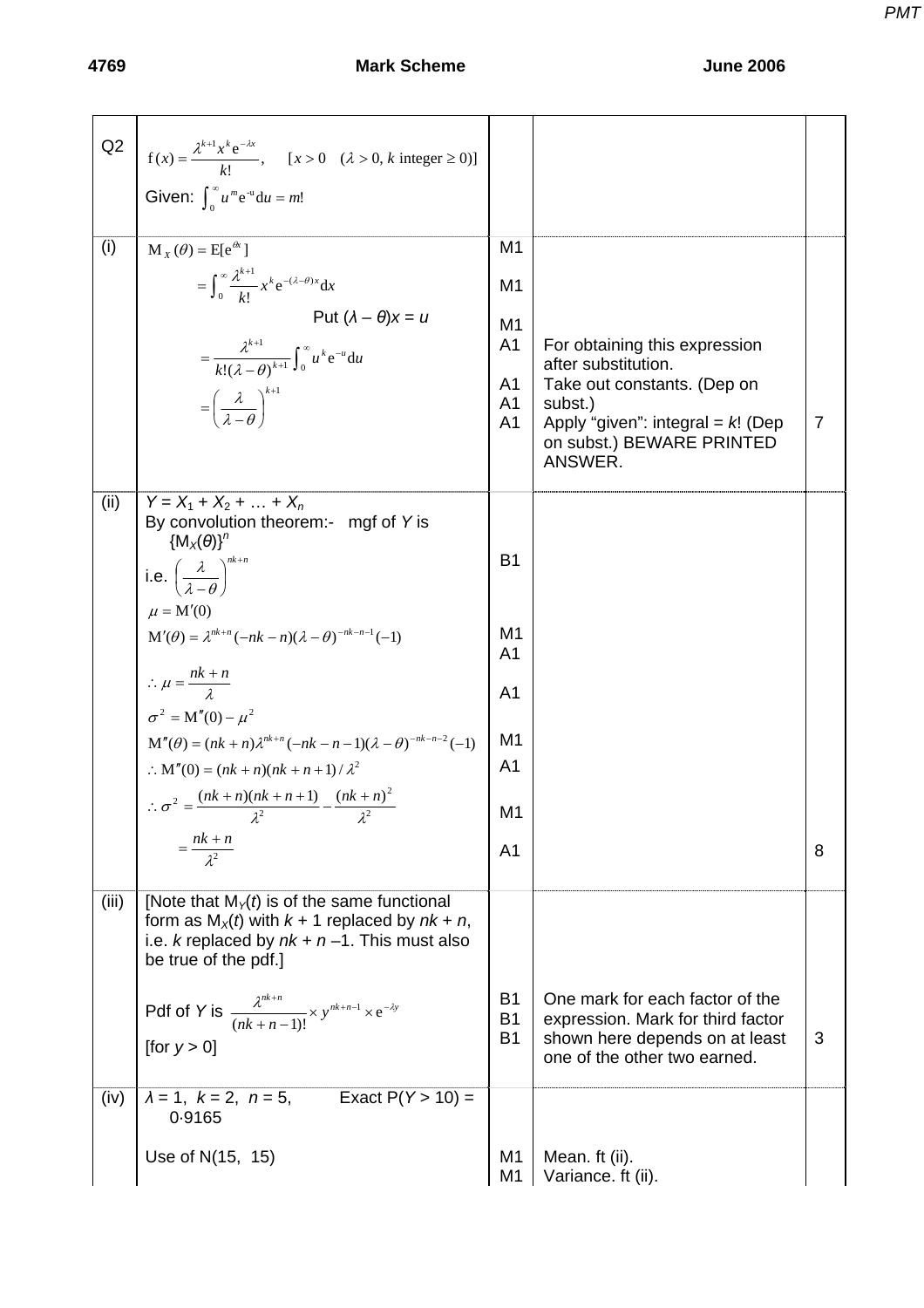[Or other sensible comments.]

| 4769 | <b>Mark Scheme</b>                                                |                | <b>June 2006</b> |   |  |
|------|-------------------------------------------------------------------|----------------|------------------|---|--|
|      | P(this > 10) = P(N(0, 1) > $\frac{10-15}{\sqrt{15}}$ = -1.291) A1 |                | c.a.o.           |   |  |
|      | $= 0.9017$                                                        | A <sub>1</sub> | c.a.o.           |   |  |
|      | Reasonably good agreement - CLT working   E2                      |                | (E1, E1)         | 6 |  |

24

Reas for only small *n*. *PMT*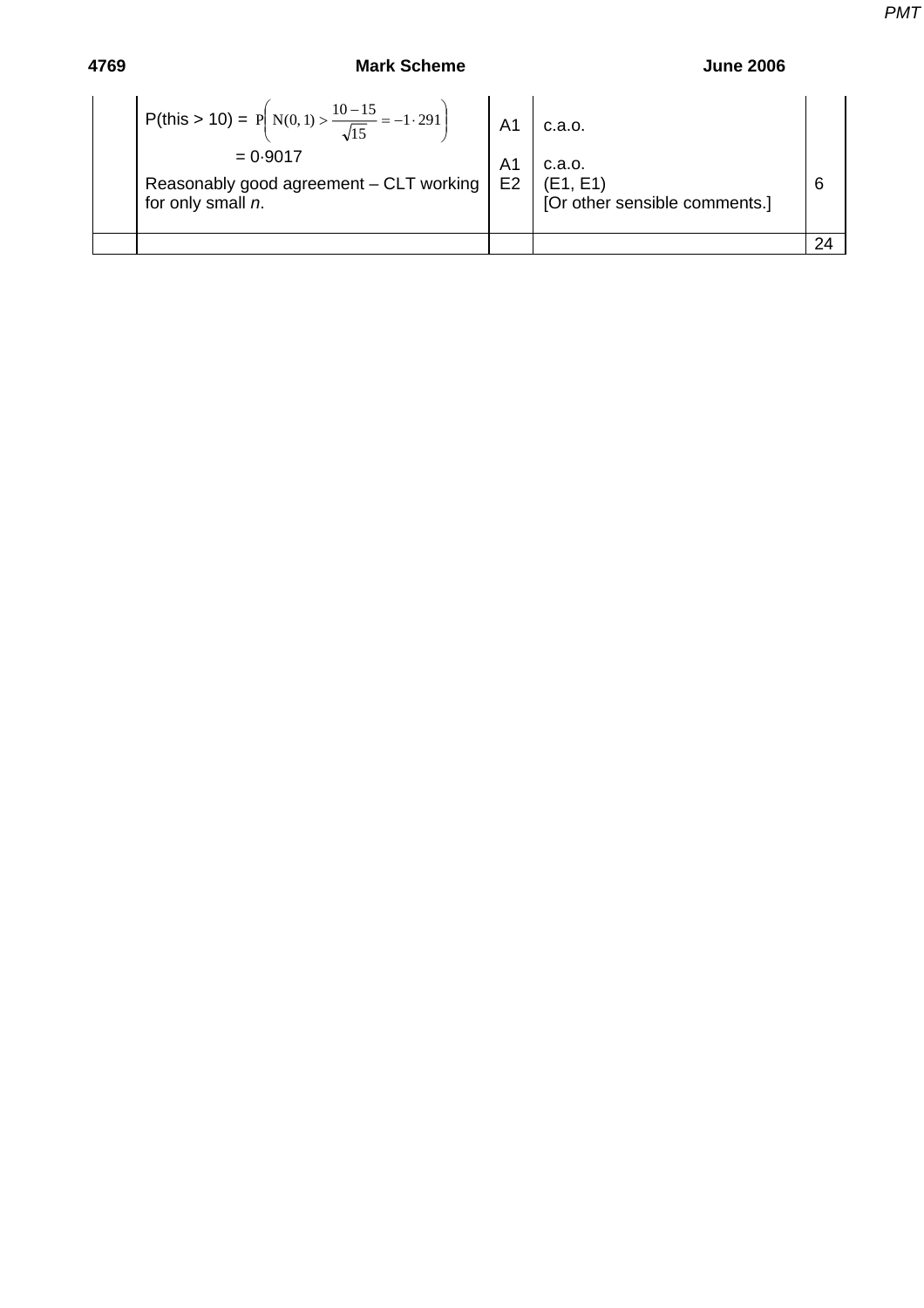# **4769 Mark Scheme June 2006**

| Q <sub>3</sub> |                                                                                                                |                                     |                                                                                                                   |                |
|----------------|----------------------------------------------------------------------------------------------------------------|-------------------------------------|-------------------------------------------------------------------------------------------------------------------|----------------|
| (i)            | $\bar{x} = 36.48$ $s = 9.6307$ $s^2 = 92.7507$<br>$\bar{y} = 45.5$ $s = 14.8129$ $s^2 = 219.4218$              | <b>B1</b>                           | If all correct. [No marks for use of<br>$s_n$ which are 9.1365 and 14.1823<br>respectively.]                      |                |
|                | Assumptions: Normality of both populations<br>equal variances<br>$H_0: \mu_A = \mu_B$ $H_1: \mu_A \neq \mu_B$  | <b>B1</b><br><b>B1</b><br><b>B1</b> | Do <u>NOT</u> accept $\overline{X} = \overline{Y}$ or similar.                                                    |                |
|                | Where $\mu_A$ , $\mu_B$ are the population means.                                                              | <b>B1</b>                           |                                                                                                                   |                |
|                | Pooled $s^2 = \frac{9 \times 92.7507 + 11 \times 219.4218}{20}$                                                |                                     |                                                                                                                   |                |
|                | $=\frac{834.756 + 24136.64}{20} = 162.4198$                                                                    | <b>B1</b>                           | $=$ (12.7444) <sup>2</sup>                                                                                        |                |
|                | Test statistic is $\frac{36.48 - 45.5}{\sqrt{162.4198} \sqrt{\frac{1}{10} + \frac{1}{12}}}$                    | M1                                  |                                                                                                                   |                |
|                | $=\frac{-9.02}{5.4568}=-1.653$                                                                                 | A <sub>1</sub>                      |                                                                                                                   |                |
|                | Refer to $t_{20}$ .<br>Double tailed 5% point is 2.086.                                                        | M1<br>A <sub>1</sub>                | No ft from here if wrong.<br>No ft from here if wrong.                                                            |                |
|                | Not significant.<br>No evidence that population mean times<br>differ.                                          | A <sub>1</sub><br>A <sub>1</sub>    | ft only c's test statistic.<br>ft only c's test statistic.                                                        | 12             |
| (ii)           | Assumption: Normality of underlying<br>population of differences.                                              | <b>B1</b>                           |                                                                                                                   |                |
|                | $H_0: \mu_D = 0$ $H_1: \mu_D > 0$<br>Where $\mu_D$ is the population mean of "before"<br>- after" differences. | <b>B1</b><br><b>B1</b>              | Do NOT accept $\overline{D} = 0$ or similar.<br>The "direction" of D must be<br>CLEAR. Allow $\mu_A = \mu_B$ etc. |                |
|                | Differences are<br>$6.4, 4.4, 3.9, -1.0, 5.6, 8.8, -1.8,$<br>12.1                                              | M1                                  |                                                                                                                   |                |
|                | $(\bar{x} = 4.8)$<br>$s = 4.6393$                                                                              |                                     | [A1 can be awarded here if NOT<br>awarded in part (i)]. Use of $s_n$<br>(=4.3396) is NOT acceptable,              |                |
|                |                                                                                                                |                                     | even in a denominator of $\frac{s_n}{\sqrt{n-1}}$                                                                 |                |
|                | Test statistic is $\frac{4.8-0}{4.6393/\sqrt{8}}$                                                              | M <sub>1</sub>                      |                                                                                                                   |                |
|                | $=2.92(64)$                                                                                                    | A <sub>1</sub>                      |                                                                                                                   |                |
|                | Refer to $t_7$ .<br>Single tailed 5% point is 1.895.                                                           | M1<br>A <sub>1</sub>                | No ft from here if wrong.<br>No ft from here if wrong.                                                            |                |
|                | Significant.<br>Seems mean is lowered.                                                                         | A <sub>1</sub><br>A <sub>1</sub>    | ft only c's test statistic.<br>ft only c's test statistic.                                                        | 10             |
| (iii)          | The paired comparison in part (ii) eliminates<br>the variability between workers.                              | E <sub>2</sub>                      | (E1, E1)                                                                                                          | $\overline{2}$ |
|                |                                                                                                                |                                     |                                                                                                                   | 24             |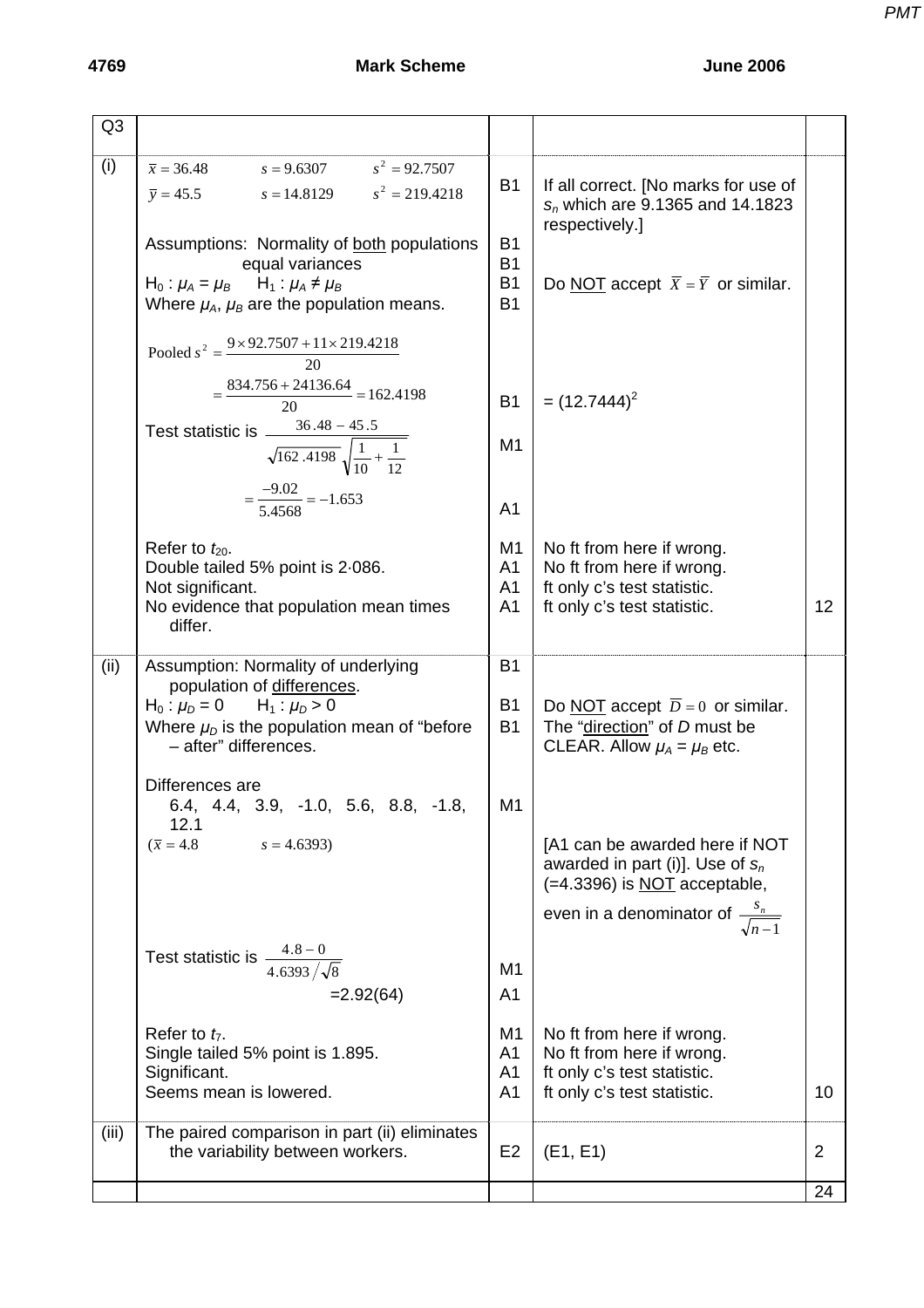| Q4    |                                                                                                                                                                                                                                                                                                                    |                                                  |                                                                                                                                                                |   |
|-------|--------------------------------------------------------------------------------------------------------------------------------------------------------------------------------------------------------------------------------------------------------------------------------------------------------------------|--------------------------------------------------|----------------------------------------------------------------------------------------------------------------------------------------------------------------|---|
| (i)   | Latin square.                                                                                                                                                                                                                                                                                                      | <b>B1</b>                                        |                                                                                                                                                                |   |
|       | Layout such as:                                                                                                                                                                                                                                                                                                    |                                                  |                                                                                                                                                                |   |
|       | Locations<br>3<br>1<br>2<br>$\overline{5}$<br>4<br>Ē<br>$\overline{\text{C}}$<br>$\overline{B}$<br>$\overline{D}$<br>$\overline{A}$<br>$\boldsymbol{\mathsf{A}}$<br>$\ensuremath{\mathsf{II}}$<br>Surf<br>B<br>$\mathsf{C}$<br>$\overline{C}$<br>$\mathbf{III}$<br>-aces<br>$\mathsf{D}$<br>IV<br>E<br>D<br>$\vee$ | <b>B1</b><br><b>B1</b>                           | $(lefters = paints)$<br>Correct rows and columns.<br>A correct arrangement of letters.<br>SC. For a description instead of<br>an example allow max 1 out of 2. | 3 |
| (ii)  | $X_{ij} = \mu + \alpha_i + e_{ij}$                                                                                                                                                                                                                                                                                 | <b>B1</b>                                        |                                                                                                                                                                |   |
|       | $\mu$ = population<br>grand mean for whole<br>experiment.                                                                                                                                                                                                                                                          | <b>B1</b><br><b>B1</b>                           |                                                                                                                                                                |   |
|       | $\alpha_i$ = population                                                                                                                                                                                                                                                                                            | <b>B1</b>                                        |                                                                                                                                                                |   |
|       | mean amount by which the $fth$<br>treatment differs from $\mu$ .                                                                                                                                                                                                                                                   | <b>B1</b>                                        |                                                                                                                                                                |   |
|       | $e_{ij}$ are experimental errors<br>$\sim$ ind<br>$N(0, \sigma^2)$ .                                                                                                                                                                                                                                               | <b>B1</b><br><b>B1</b><br><b>B1</b><br><b>B1</b> | Allow "uncorrelated".<br>Mean.<br>Variance.                                                                                                                    | 9 |
| (iii) | Totals are: 322, 351, 307, 355, 291<br>(each from sample of size 5)<br>Grand total: 1626                                                                                                                                                                                                                           |                                                  |                                                                                                                                                                |   |
|       | "Correction factor" $CF = \frac{1626^2}{25} = 105755.04$<br>25                                                                                                                                                                                                                                                     |                                                  |                                                                                                                                                                |   |
|       | Total $SS = 106838 - CF = 1082.96$<br>Between paints SS = $\frac{322^2}{5} +  + \frac{291^2}{5} - CF$<br>$= 106368 - CF = 612.96$<br>Residual SS (by subtraction) = $1082.96 -$<br>612.96<br>$= 470.00$                                                                                                            | M1<br>M1<br>A <sub>1</sub>                       | For correct methods for any two<br>SS.<br>If each calculated SS is correct.                                                                                    |   |
|       | Source of<br><b>SS</b><br><b>MS</b><br>df<br>variation<br>612.96<br>153.2<br>Between paints<br>4<br>4<br>Residual<br>470.00<br>20<br>23.5                                                                                                                                                                          | <b>B1</b><br><b>B1</b><br>M1                     | Degrees of freedom "between<br>paints".<br>Degrees of freedom "residual".<br>MS column.                                                                        |   |
|       | 24<br>Total<br>1082.96<br>MS ratio = $\frac{153.24}{23.5}$ = 6.52                                                                                                                                                                                                                                                  | M <sub>1</sub><br>A <sub>1</sub>                 | Independent of previous M1.<br>Dep only on this M1.                                                                                                            |   |

*PMT*